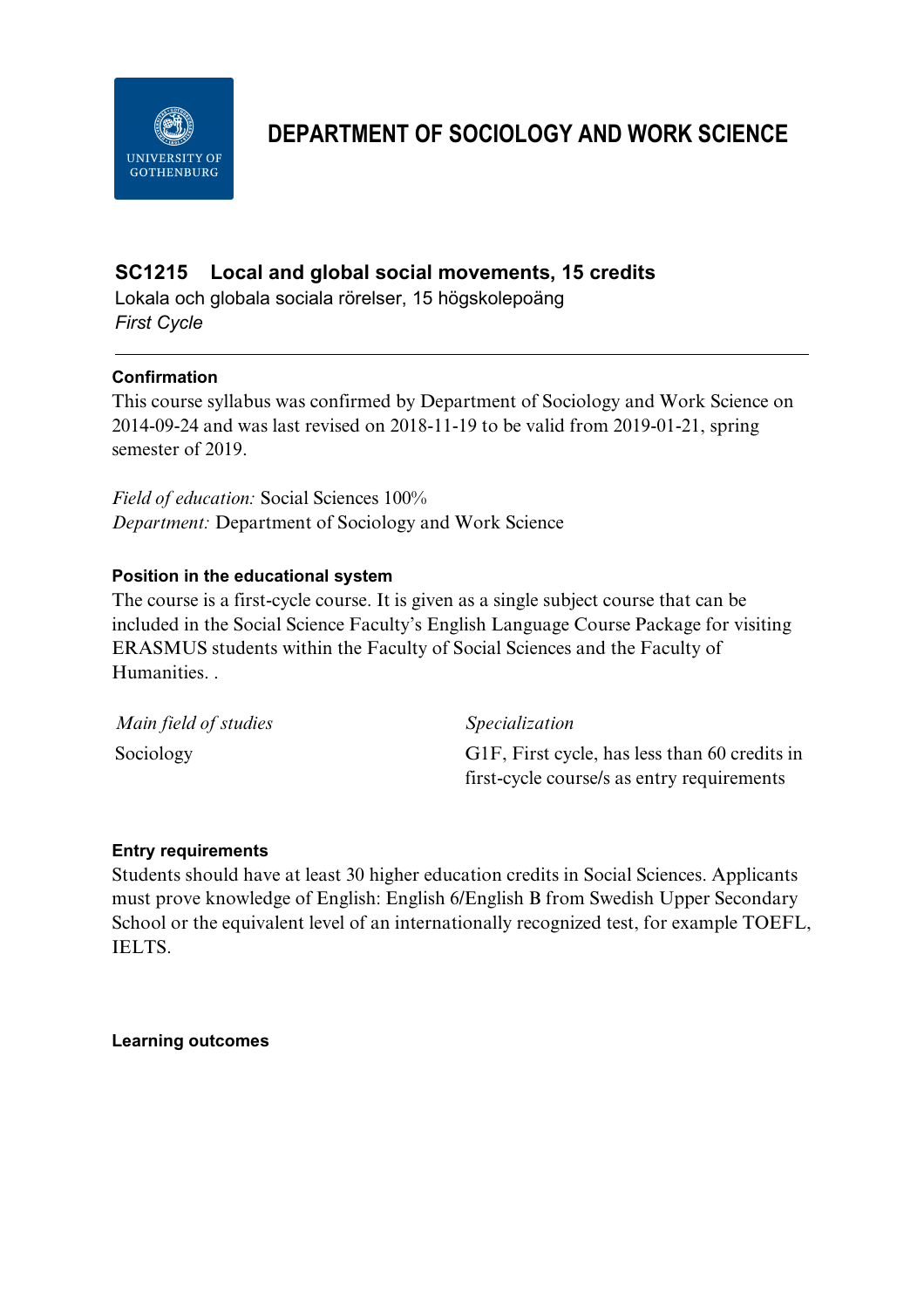# General:

After completing the course, the student shall have gained a comprehensive understanding of basic theories in the field of social movement studies and of the development of global as well as locally Scandinavian social movements in cultural and sociological perspective.

# Specific:

After completing the course, the student shall have gained the ability to:

# *Knowledge and understanding*

- Identify major sociological theories and perspectives on social movements.

- Appreciate the relevance of recent contributions to social movements theory for understanding the nature and growth of new social movements.

- Comprehend the different social, cultural and political dynamics underlying the rise of new social movements locally in Scandinavia as well as globally, and the nature of the challenges these movements pose to existing forms of power.

# *Competence and skills*

- Both orally and in writing present and discuss in a theoretically-informed fashion different experiences relating to the growth and development of social movements.

- Plan and carry out a minor case study of a social movement as well as analyzing the collected emperical material with the help of major theories and theoretical perspectives in the field of social movement studies.

#### *Judgement and approach*

- Judge the degree to which the various major theories or theoretical perspectives can be applied to or illuminate empirical cases of social movements, as well as to suggest areas where further knowledge development is needed.

# **Course content**

The course aims to provide knowledge and insight into sociological theories and concepts relating to social movements. Recent contributions to social movement theory will be reviewed and discussed and students will be given the opportunity to apply social movement theory to analyse a specific case consisting of a social movement of their own choice.

The course is divided into two modules: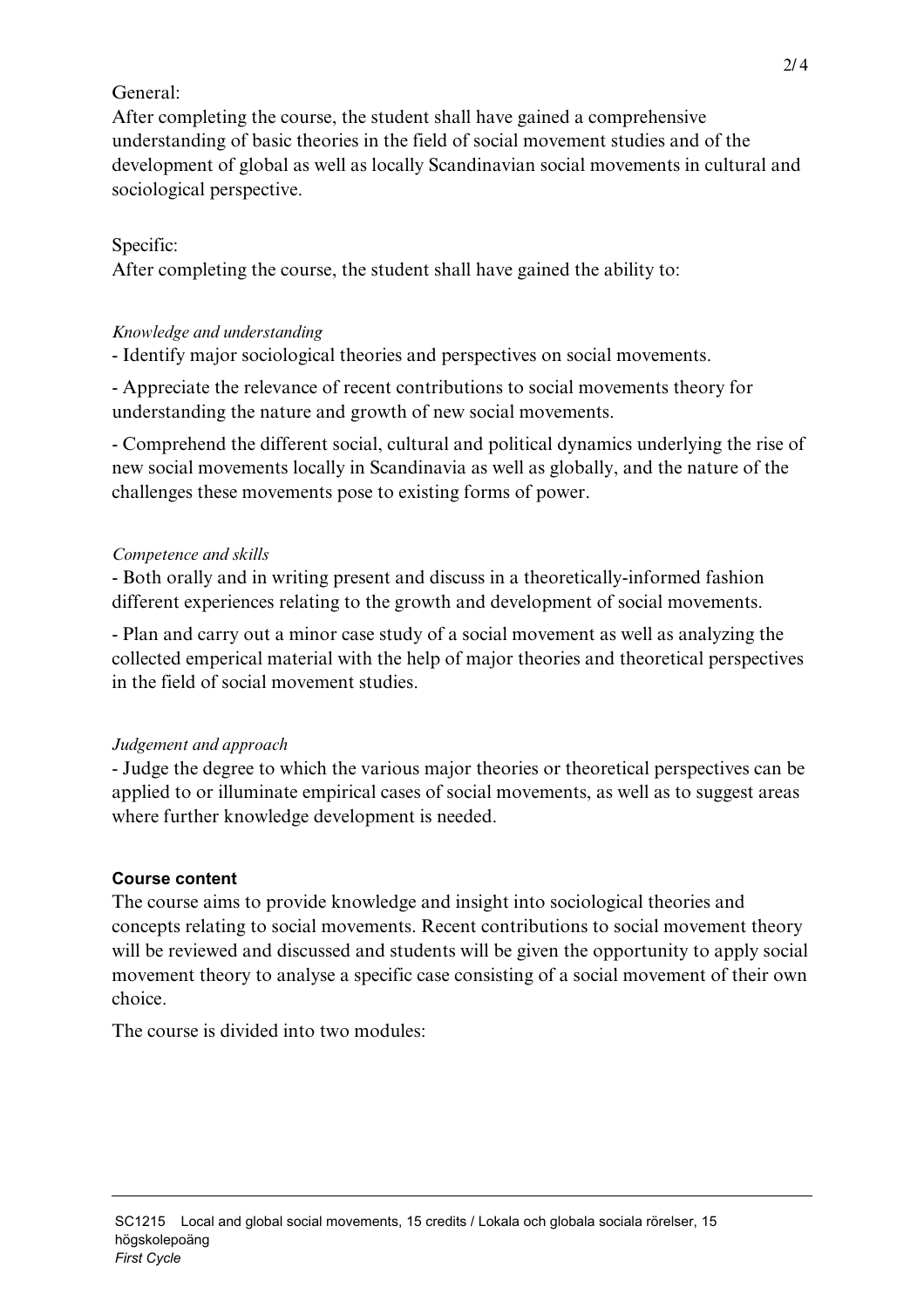#### *Sub-courses*

**1. Social movements: theory and empirical cases** *(Sociala rörelser: teori och empiriska fall),* 7.5 credits

Grading scale: Pass with Distinction (VG), Pass (G) and Fail (U) This course module provides knowledge and insight into major theories and empirical cases of local and global social movements. It is based on academic texts and articles covering the development of social movements in cultural and sociological perspective. In the main, the course will focus on the nature and growth of so-called 'new' social movements, e.g. sex/gender-based, urban, environmental and racist/anti-racist movements, as well as contemporary movements connected to globalization and injustice.

# **2. Project work** *(Projektarbete),* 7.5 credits

Grading scale: Pass with Distinction (VG), Pass (G) and Fail (U) Students will be given the opportunity to carry out an in-depth study of a social movement of their own choice, applying previously studied theories and concepts. This course module thus entails the futher elaboration of course module 1. The literature used in this part of the course is a combination of obligatory texts and texts chosen independently by students in connection with their project work.

#### **Form of teaching**

Teaching is conducted both through lectures and obligatory seminars. Students are expected to actively participate in the seminars including group work sessions. Failure to attend course seminars will lead to students having to attend special extra seminars or to complete additional written assignments in order to complete the course.

*Language of instruction:* English

#### **Assessment**

In course module 1, the achievement of the course goals will be measured by a written take home exam to be completed individually and submitted at the end of the course module. Course module 2 will be examined through a project work that is presented orally and submitted in writing at the end of the course. The written exam and the project work may be written in either English or Swedish.

Students who have failed more than twice on their written course exam have the right to request a new examiner. This request must be in writing. Such a request shall be granted provided it is practically feasible.

In cases where a course has been discontinued or has undergone major changes, the student shall normally be guaranteed at least three examination occasions (including the